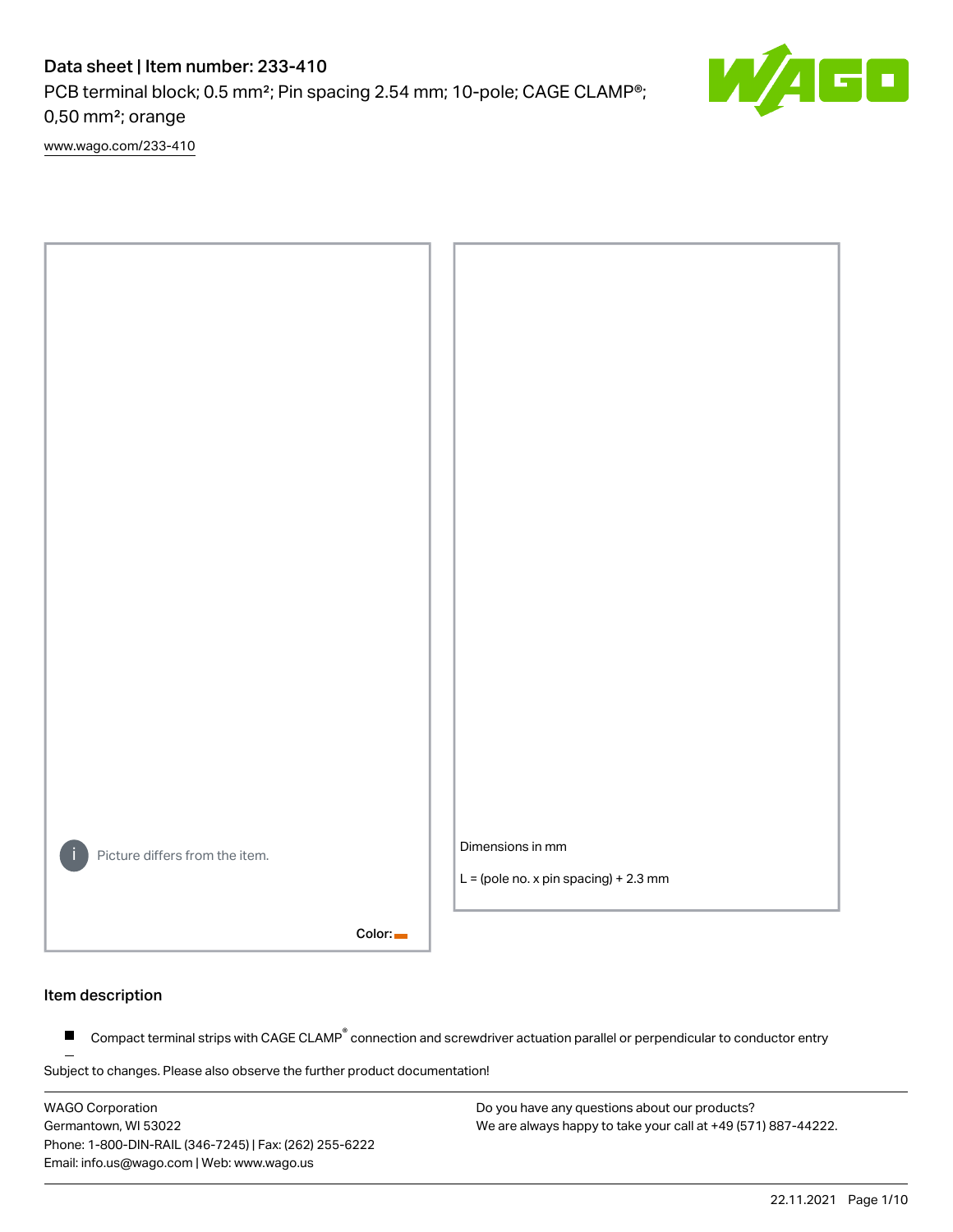[www.wago.com/233-410](http://www.wago.com/233-410)



- **Double solder pins for high mechanical stability**
- **Custom color combinations**

# Data

# Notes

| Variants: | Other pole numbers<br>Other colors<br>Mixed-color PCB connector strips<br>Direct marking<br>Other versions (or variants) can be requested from WAGO Sales or<br>configured at https://configurator.wago.com/ |
|-----------|--------------------------------------------------------------------------------------------------------------------------------------------------------------------------------------------------------------|
|           |                                                                                                                                                                                                              |

## Electrical data

## IEC Approvals

| Ratings per                 | IEC/EN 60664-1                                                        |
|-----------------------------|-----------------------------------------------------------------------|
| Rated voltage (III / 3)     | 63 V                                                                  |
| Rated surge voltage (III/3) | $2.5$ kV                                                              |
| Rated voltage (III/2)       | 160 V                                                                 |
| Rated surge voltage (III/2) | $2.5$ kV                                                              |
| Nominal voltage (II/2)      | 320 V                                                                 |
| Rated surge voltage (II/2)  | $2.5$ kV                                                              |
| Rated current               | 6 A                                                                   |
| Legend (ratings)            | $(III / 2)$ $\triangle$ Overvoltage category III / Pollution degree 2 |

## UL Approvals

| Approvals per                  | UL 1059 |
|--------------------------------|---------|
| Rated voltage UL (Use Group B) | 150 V   |
| Rated current UL (Use Group B) |         |

## CSA Approvals

| Approvals per                   | CSA   |
|---------------------------------|-------|
| Rated voltage CSA (Use Group B) | 150 V |
| Rated current CSA (Use Group B) | 4 A   |

## Connection data

| Total number of connection points |  |
|-----------------------------------|--|
|-----------------------------------|--|

Subject to changes. Please also observe the further product documentation!

| <b>WAGO Corporation</b>                                | Do you have any questions about our products?                 |
|--------------------------------------------------------|---------------------------------------------------------------|
| Germantown, WI 53022                                   | We are always happy to take your call at +49 (571) 887-44222. |
| Phone: 1-800-DIN-RAIL (346-7245)   Fax: (262) 255-6222 |                                                               |
| Email: info.us@wago.com   Web: www.wago.us             |                                                               |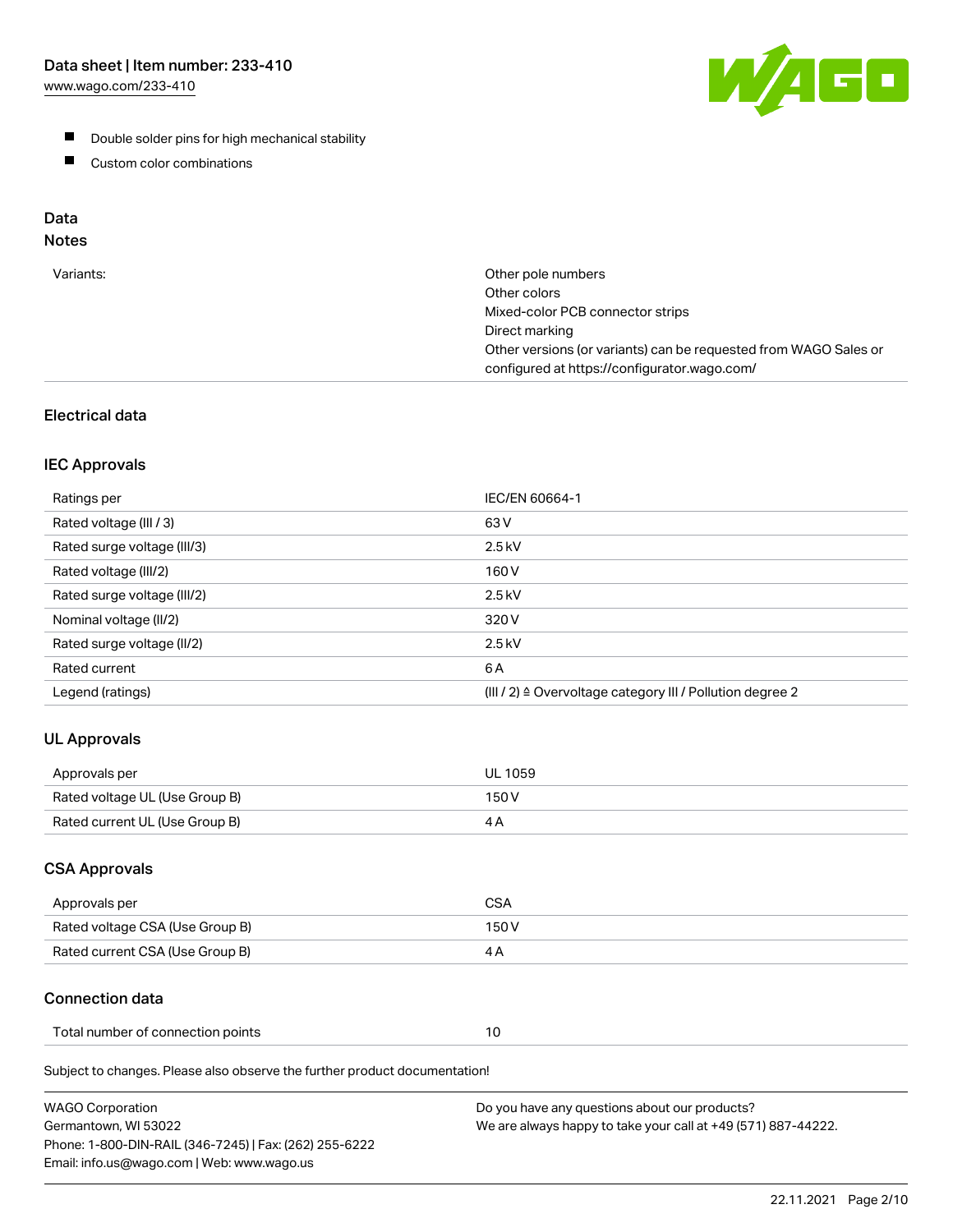[www.wago.com/233-410](http://www.wago.com/233-410)



| Total number of potentials |  |
|----------------------------|--|
| Number of connection types |  |
| Number of levels           |  |

## Connection 1

| Connection technology                             | CAGE CLAMP <sup>®</sup>                                                                                                                                                             |
|---------------------------------------------------|-------------------------------------------------------------------------------------------------------------------------------------------------------------------------------------|
| Actuation type                                    | Operating tool                                                                                                                                                                      |
| Solid conductor                                   | $0.080.5$ mm <sup>2</sup> / 28  20 AWG                                                                                                                                              |
| Fine-stranded conductor                           | $0.080.5$ mm <sup>2</sup> / 28  20 AWG                                                                                                                                              |
| Fine-stranded conductor; with insulated ferrule   | $0.25 \text{ mm}^2$                                                                                                                                                                 |
| Fine-stranded conductor; with uninsulated ferrule | $0.25 \text{ mm}^2$                                                                                                                                                                 |
| Note (conductor cross-section)                    | Terminating 0.75 mm <sup>2</sup> /18 AWG conductors is possible; however<br>insulation diameter allows only every other clamping unit to be<br>terminated with this conductor size. |
| Strip length                                      | $56$ mm $/ 0.20.24$ inch                                                                                                                                                            |
| Conductor connection direction to PCB             | 30 <sup>°</sup>                                                                                                                                                                     |
| Number of poles                                   | 10                                                                                                                                                                                  |

## Physical data

| Pin spacing                          | $2.54 \, \text{mm}$ / 0.1 inch |
|--------------------------------------|--------------------------------|
| Width                                | 27.7 mm / 1.091 inch           |
| Height                               | 15.7 mm / 0.618 inch           |
| Height from the surface              | 11.7 mm / 0.461 inch           |
| Depth                                | 12.1 mm / 0.476 inch           |
| Solder pin length                    | 4 mm                           |
| Solder pin dimensions                | $0.5 \times 0.75$ mm           |
| Drilled hole diameter with tolerance | 1 1 $(+0.1)$ mm                |

## PCB contact

| PCB Contact                         | THì                                      |
|-------------------------------------|------------------------------------------|
| Solder pin arrangement              | over the entire terminal strip (in-line) |
| Number of solder pins per potential |                                          |

## Material data

| Color          | orange |
|----------------|--------|
| Material group |        |

Subject to changes. Please also observe the further product documentation!

| <b>WAGO Corporation</b>                                | Do you have any questions about our products?                 |
|--------------------------------------------------------|---------------------------------------------------------------|
| Germantown, WI 53022                                   | We are always happy to take your call at +49 (571) 887-44222. |
| Phone: 1-800-DIN-RAIL (346-7245)   Fax: (262) 255-6222 |                                                               |
| Email: info.us@wago.com   Web: www.wago.us             |                                                               |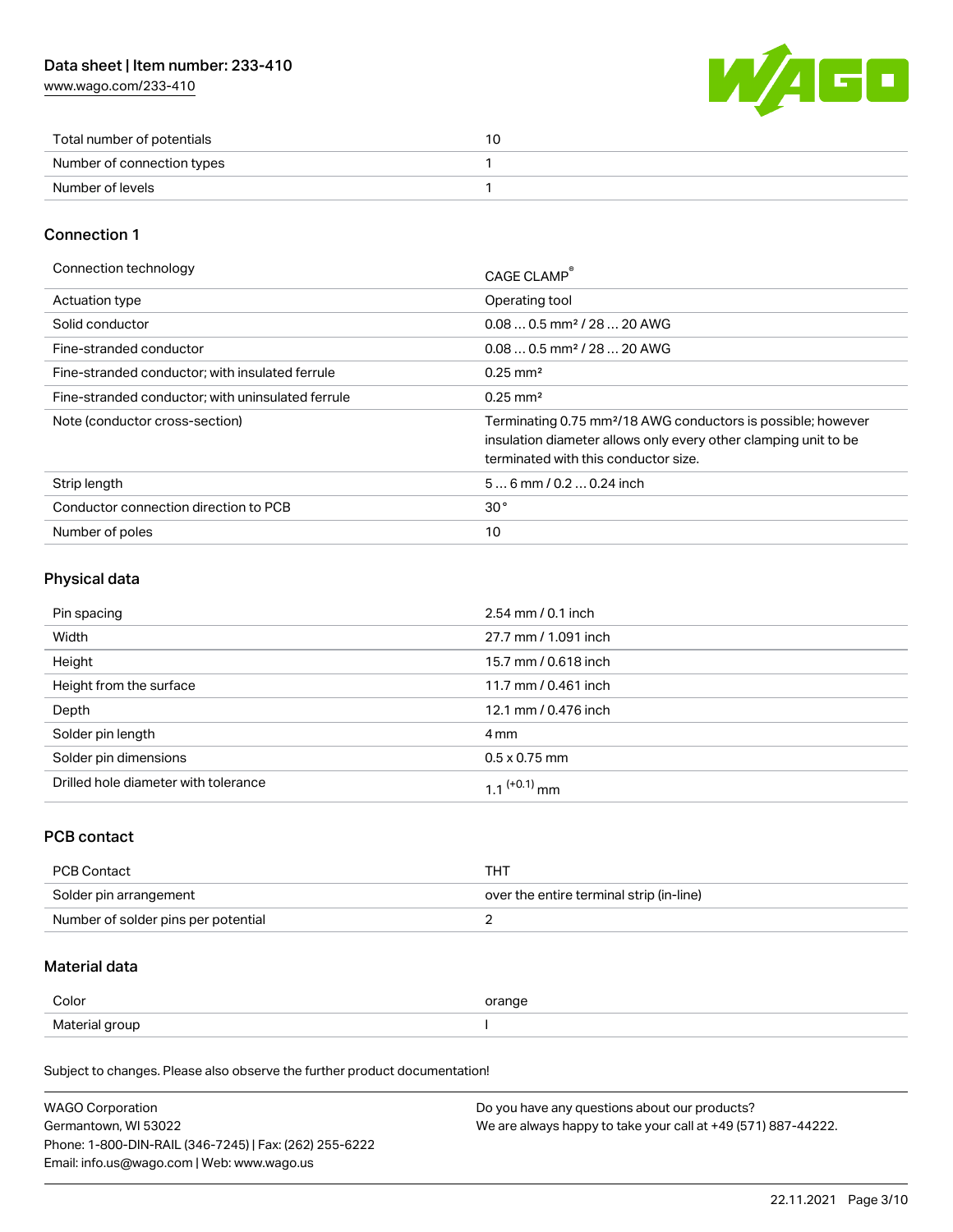## Data sheet | Item number: 233-410

[www.wago.com/233-410](http://www.wago.com/233-410)



| Insulation material         | Polyamide (PA66)                      |
|-----------------------------|---------------------------------------|
| Flammability class per UL94 | V <sub>0</sub>                        |
| Clamping spring material    | Chrome nickel spring steel (CrNi)     |
| Contact material            | Electrolytic copper $(E_{\text{Cl}})$ |
| Contact plating             | tin-plated                            |
| Fire load                   | $0.054$ MJ                            |
| Weight                      | 3.5g                                  |
|                             |                                       |

## Environmental requirements

| Limit temperature range |  |
|-------------------------|--|
|                         |  |

## Commercial data

| <b>Product Group</b>  | 4 (Printed Circuit) |
|-----------------------|---------------------|
| PU (SPU)              | 180 (45) Stück      |
| Packaging type        | box                 |
| Country of origin     | CН                  |
| <b>GTIN</b>           | 4045454050047       |
| Customs tariff number | 8536904000          |

 $-60... +105 °C$ 

## Approvals / Certificates

#### Country specific Approvals

| Logo | Approval                                      | <b>Additional Approval Text</b> | Certificate<br>name   |
|------|-----------------------------------------------|---------------------------------|-----------------------|
|      | <b>CCA</b><br><b>DEKRA Certification B.V.</b> | EN 60998                        | NTR NL<br>6946        |
| KEMA | <b>CCA</b><br>DEKRA Certification B.V.        | EN 60998                        | 2153951.01            |
|      | <b>CCA</b><br>DEKRA Certification B.V.        | EN 60947-7-4                    | <b>NTR NL</b><br>7786 |
|      | <b>CSA</b><br><b>DEKRA Certification B.V.</b> | C22.2                           | 1465035               |

Subject to changes. Please also observe the further product documentation!

| <b>WAGO Corporation</b>                                | Do you have any questions about our products?                 |
|--------------------------------------------------------|---------------------------------------------------------------|
| Germantown, WI 53022                                   | We are always happy to take your call at +49 (571) 887-44222. |
| Phone: 1-800-DIN-RAIL (346-7245)   Fax: (262) 255-6222 |                                                               |
| Email: info.us@wago.com   Web: www.wago.us             |                                                               |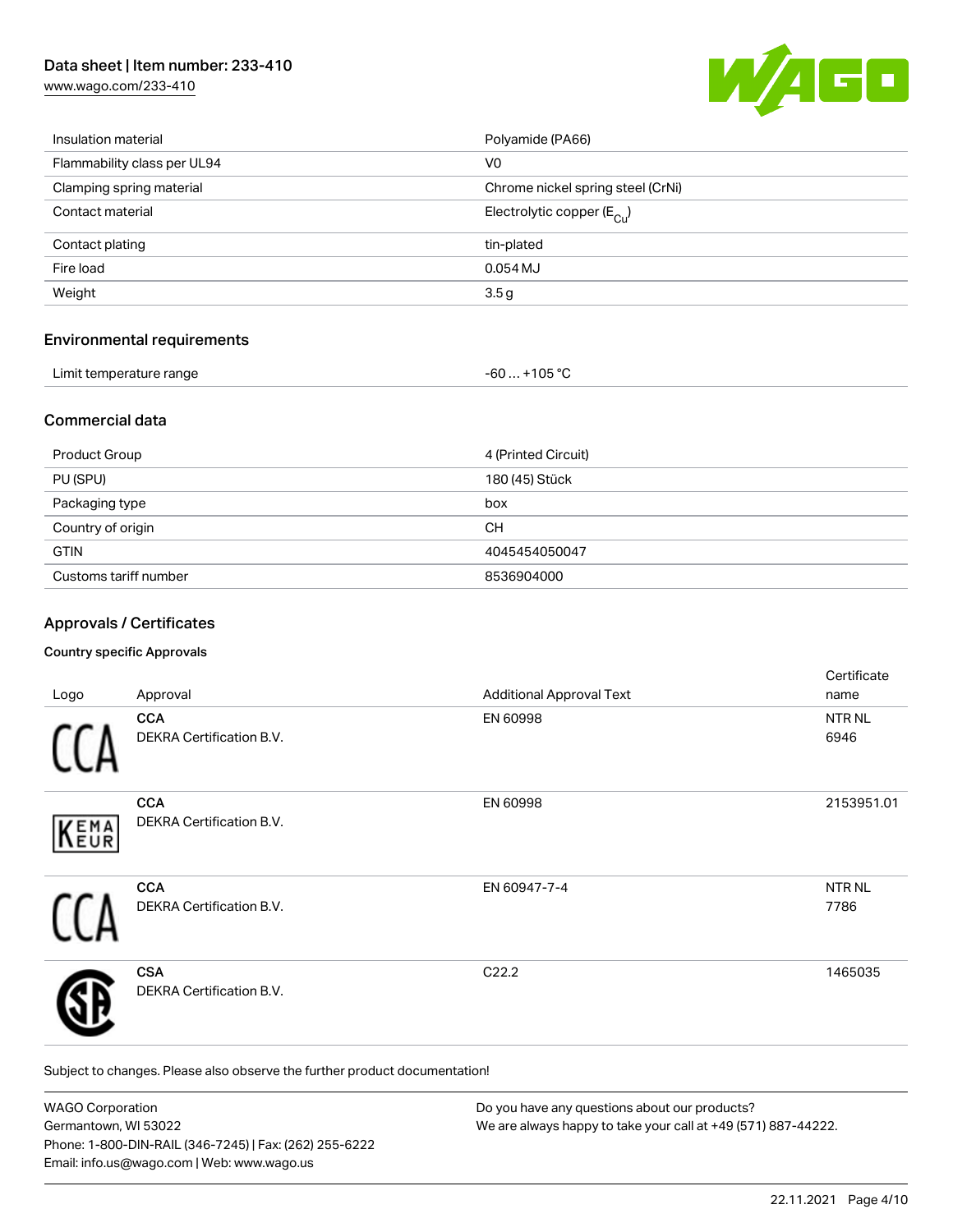



KEMA/KEUR DEKRA Certification B.V. EN 60947-7-4 71-111040

Ship Approvals

| Logo | Approval                                  | <b>Additional Approval Text</b> | Certificate<br>name                |
|------|-------------------------------------------|---------------------------------|------------------------------------|
| ABS. | <b>ABS</b><br>American Bureau of Shipping |                                 | $19 -$<br>HG1869876-<br><b>PDA</b> |
|      | <b>DNV GL</b>                             |                                 | TAE000016Z                         |
|      | Det Norske Veritas, Germanischer Lloyd    |                                 |                                    |
|      |                                           |                                 |                                    |

#### UL-Approvals

|                        |                                     |                                 | Certificate |
|------------------------|-------------------------------------|---------------------------------|-------------|
| Logo                   | Approval                            | <b>Additional Approval Text</b> | name        |
| J<br>$\mathbf{r}$<br>. | ul<br>UL International Germany GmbH | <b>UL 1059</b>                  | E45172      |

## Optional accessories

Marking accessories

| Marking strip |                                                                                                                                                                                                 |                                  |
|---------------|-------------------------------------------------------------------------------------------------------------------------------------------------------------------------------------------------|----------------------------------|
|               | Item no.: 210-331/250-207<br>Marking strips; as a DIN A4 sheet; MARKED; 1-48 (100x); Height of marker strip: 2.3 mm/0.091 in; Strip<br>length 182 mm; Horizontal marking; Self-adhesive; white  | www.wago.com/210-331<br>/250-207 |
|               | Item no.: 210-331/250-202<br>Marking strips; as a DIN A4 sheet; MARKED; 1-16 (400x); Height of marker strip: 2.3 mm/0.091 in; Strip<br>length 182 mm; Horizontal marking; Self-adhesive; white  | www.wago.com/210-331<br>/250-202 |
|               | Item no.: 210-331/254-204<br>Marking strips; as a DIN A4 sheet; MARKED; 17-32 (400x); Height of marker strip: 2.3 mm/0.091 in; Strip<br>length 182 mm; Horizontal marking; Self-adhesive; white | www.wago.com/210-331<br>/254-204 |
|               | Item no.: 210-331/250-204<br>Marking strips; as a DIN A4 sheet; MARKED; 17-32 (400x); Height of marker strip: 2.3 mm/0.091 in; Strip<br>length 182 mm; Horizontal marking; Self-adhesive; white | www.wago.com/210-331<br>/250-204 |
|               | Item no.: 210-331/254-206<br>Marking strips; as a DIN A4 sheet; MARKED; 33-48 (400x); Height of marker strip: 2.3 mm/0.091 in; Strip<br>length 182 mm; Horizontal marking; Self-adhesive; white | www.wago.com/210-331<br>/254-206 |

Subject to changes. Please also observe the further product documentation!

WAGO Corporation Germantown, WI 53022 Phone: 1-800-DIN-RAIL (346-7245) | Fax: (262) 255-6222 Email: info.us@wago.com | Web: www.wago.us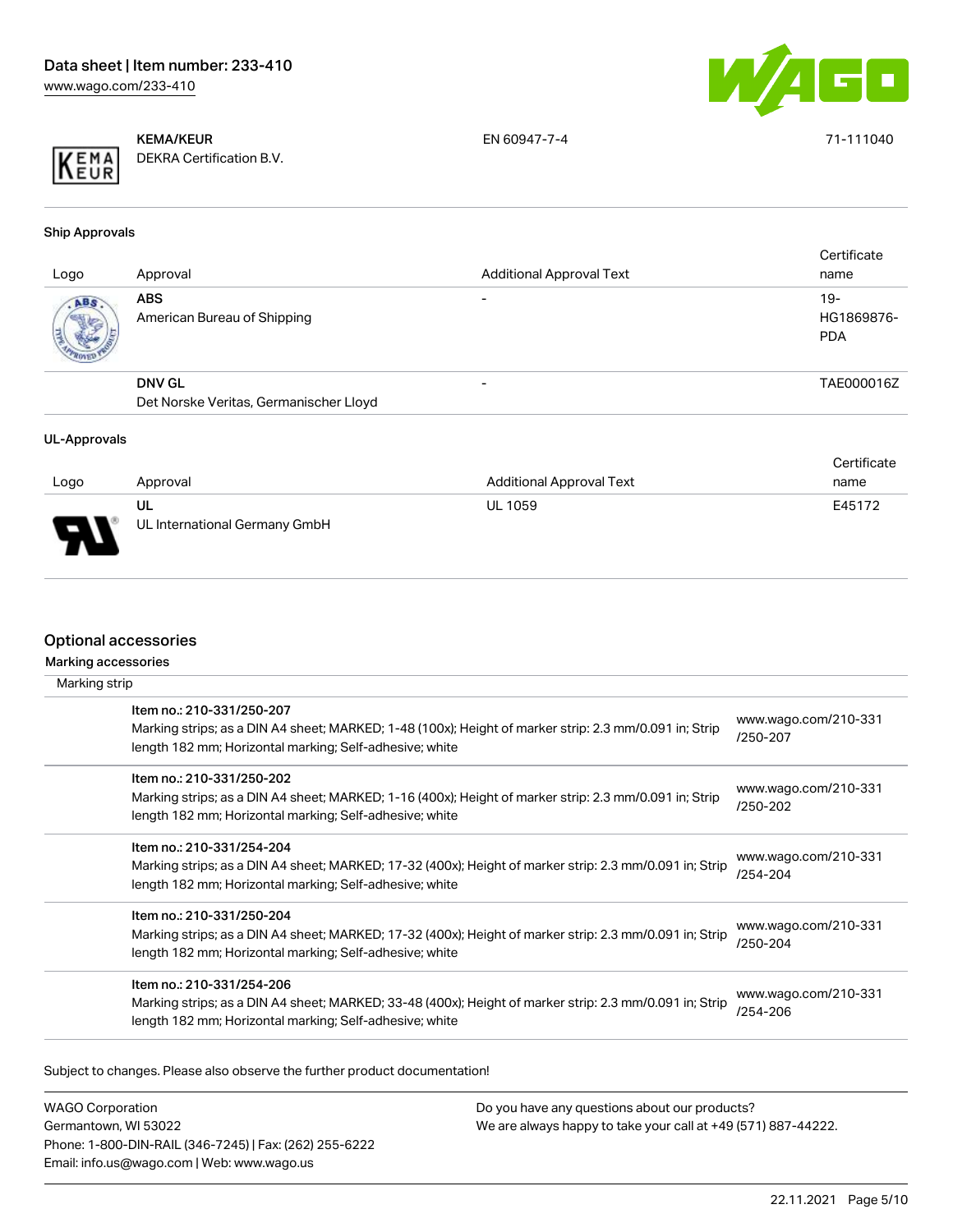Phone: 1-800-DIN-RAIL (346-7245) | Fax: (262) 255-6222

Email: info.us@wago.com | Web: www.wago.us



|                         | Item no.: 210-331/250-206<br>Marking strips; as a DIN A4 sheet; MARKED; 33-48 (400x); Height of marker strip: 2.3 mm/0.091 in; Strip /250-206<br>length 182 mm; Horizontal marking; Self-adhesive; white |                                                                                                                |          | www.wago.com/210-331 |
|-------------------------|----------------------------------------------------------------------------------------------------------------------------------------------------------------------------------------------------------|----------------------------------------------------------------------------------------------------------------|----------|----------------------|
|                         | Item no.: 210-331/254-202<br>Marking strips; as a DIN A4 sheet; MARKED; 1-16 (400x); Height of marker strip: 2.3 mm/0.091 in; Strip<br>length 182 mm; Horizontal marking; Self-adhesive; white           |                                                                                                                | /254-202 | www.wago.com/210-331 |
|                         | Item no.: 210-331/254-207<br>Marking strips; as a DIN A4 sheet; MARKED; 1-48 (100x); Height of marker strip: 2.3 mm/0.091 in; Strip<br>length 182 mm; Horizontal marking; Self-adhesive; white           |                                                                                                                | /254-207 | www.wago.com/210-331 |
| Tools                   |                                                                                                                                                                                                          |                                                                                                                |          |                      |
| Operating tool          |                                                                                                                                                                                                          |                                                                                                                |          |                      |
|                         | Item no.: 210-648<br>Operating tool; Blade: 2.5 x 0.4 mm; with a partially insulated shaft; angled; short                                                                                                |                                                                                                                |          | www.wago.com/210-648 |
|                         | Item no.: 210-647<br>Operating tool; Blade: 2.5 x 0.4 mm; with a partially insulated shaft; multicoloured                                                                                                |                                                                                                                |          | www.wago.com/210-647 |
|                         | Item no.: 210-719<br>Operating tool; Blade: 2.5 x 0.4 mm; with a partially insulated shaft                                                                                                               |                                                                                                                |          | www.wago.com/210-719 |
|                         | Item no.: 233-332<br>Operating tool; made of insulating material; white                                                                                                                                  |                                                                                                                |          | www.wago.com/233-332 |
|                         | Item no.: 233-331<br>Operating tool; insulated; yellow                                                                                                                                                   |                                                                                                                |          | www.wago.com/233-331 |
|                         | Item no.: 233-335<br>Operating tool; yellow                                                                                                                                                              |                                                                                                                |          | www.wago.com/233-335 |
| <b>Ferrules</b>         |                                                                                                                                                                                                          |                                                                                                                |          |                      |
| Ferrule                 |                                                                                                                                                                                                          |                                                                                                                |          |                      |
|                         | Item no.: 216-131<br>Ferrule; Sleeve for 0.25 mm <sup>2</sup> / AWG 24; uninsulated; electro-tin plated; silver-colored                                                                                  |                                                                                                                |          | www.wago.com/216-131 |
|                         | Item no.: 216-151<br>Ferrule; Sleeve for 0.25 mm <sup>2</sup> / AWG 24; uninsulated; electro-tin plated                                                                                                  |                                                                                                                |          | www.wago.com/216-151 |
|                         | Item no.: 216-301<br>Ferrule; Sleeve for 0.25 mm <sup>2</sup> / AWG 24; insulated; electro-tin plated; yellow                                                                                            |                                                                                                                |          | www.wago.com/216-301 |
|                         | Item no.: 216-321<br>Ferrule; Sleeve for 0.25 mm <sup>2</sup> / AWG 24; insulated; electro-tin plated; yellow                                                                                            |                                                                                                                |          | www.wago.com/216-321 |
| <b>Downloads</b>        |                                                                                                                                                                                                          |                                                                                                                |          |                      |
| Documentation           |                                                                                                                                                                                                          |                                                                                                                |          |                      |
|                         | <b>Additional Information</b><br>Technical explanations                                                                                                                                                  | 2019 Apr 3                                                                                                     | pdf      | Download             |
|                         | Subject to changes. Please also observe the further product documentation!                                                                                                                               |                                                                                                                |          |                      |
| <b>WAGO Corporation</b> | Germantown, WI 53022                                                                                                                                                                                     | Do you have any questions about our products?<br>We are always happy to take your call at +49 (571) 887-44222. |          |                      |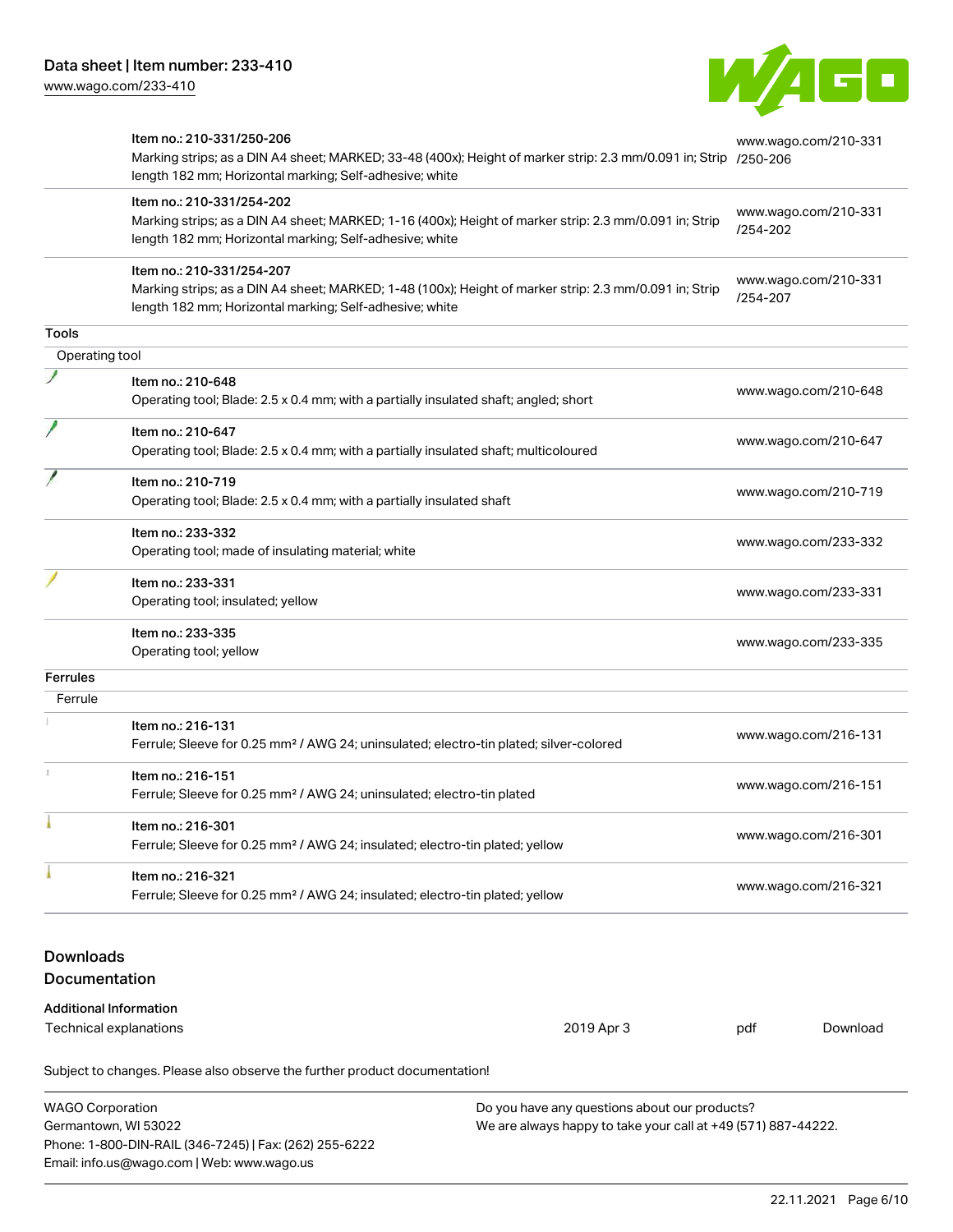

2.0 MB

## CAD files

#### CAE data

| EPLAN Data Portal 233-410                                                                                                                                              | URL | Download |
|------------------------------------------------------------------------------------------------------------------------------------------------------------------------|-----|----------|
| ZUKEN Portal 233-410                                                                                                                                                   | URL | Download |
| <b>PCB Design</b>                                                                                                                                                      |     |          |
| Symbol and Footprint 233-410                                                                                                                                           | URL | Download |
| CAx data for your PCB design, consisting of "schematic symbols and PCB footprints",<br>allow easy integration of the WAGO component into your development environment. |     |          |
| Supported formats:                                                                                                                                                     |     |          |

- $\blacksquare$ Accel EDA 14 & 15
- $\blacksquare$ Altium 6 to current version
- $\blacksquare$ Cadence Allegro
- $\blacksquare$ **DesignSpark**
- $\blacksquare$ Eagle Libraries
- $\blacksquare$ KiCad
- $\blacksquare$ Mentor Graphics BoardStation
- $\blacksquare$ Mentor Graphics Design Architect
- $\blacksquare$ Mentor Graphics Design Expedition 99 and 2000
- $\blacksquare$ OrCAD 9.X PCB and Capture
- $\blacksquare$ PADS PowerPCB 3, 3.5, 4.X, and 5.X
- $\blacksquare$ PADS PowerPCB and PowerLogic 3.0
- $\blacksquare$ PCAD 2000, 2001, 2002, 2004, and 2006
- $\blacksquare$ Pulsonix 8.5 or newer
- П **STL**
- $\blacksquare$ 3D STEP
- TARGET 3001!  $\blacksquare$
- $\blacksquare$ View Logic ViewDraw
- $\blacksquare$ Quadcept
- $\blacksquare$ Zuken CadStar 3 and 4
- $\blacksquare$ Zuken CR-5000 and CR-8000

PCB Component Libraries (EDA), PCB CAD Library Ultra Librarian

Subject to changes. Please also observe the further product documentation!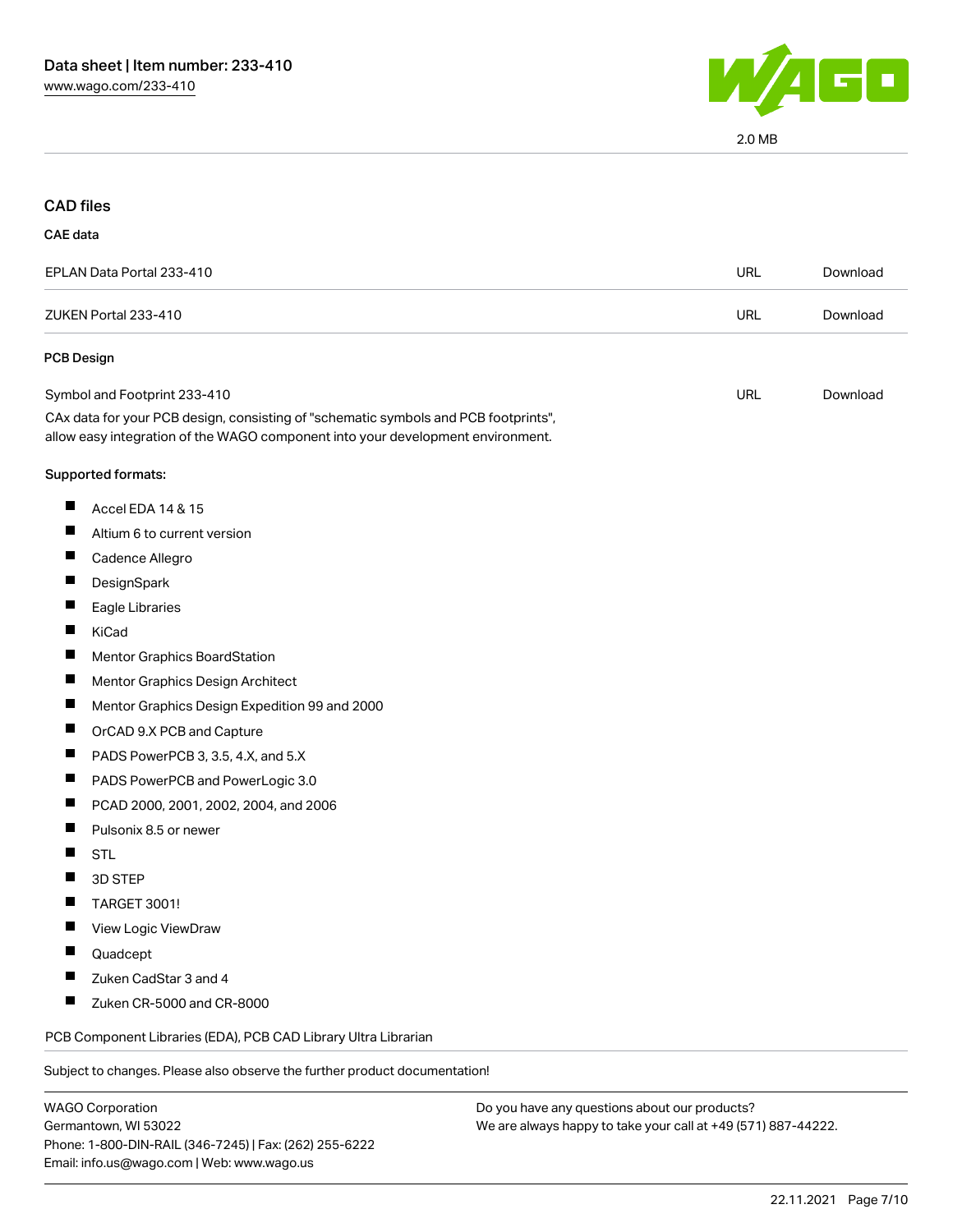

| CAD data                                                                                                                           |            |          |
|------------------------------------------------------------------------------------------------------------------------------------|------------|----------|
| 2D/3D Models 233-410                                                                                                               | <b>URL</b> | Download |
|                                                                                                                                    |            |          |
| <b>Environmental Product Compliance</b>                                                                                            |            |          |
| <b>Compliance Search</b>                                                                                                           |            |          |
| Environmental Product Compliance 233-410                                                                                           | <b>URL</b> | Download |
| PCB terminal block; 0.5 mm <sup>2</sup> ; Pin spacing 2.54 mm; 10-pole; CAGE CLAMP <sup>®</sup> ; 0,50<br>mm <sup>2</sup> ; orange |            |          |

## Installation Notes

Conductor termination



Inserting a conductor via 3.5 mm screwdriver.

Screwdriver actuation parallel to conductor entry



Inserting a conductor via 3.5 mm<br>Inserting a conductor via operating tool. screwdriver.

Screwdriver actuation perpendicular to conductor entry



Subject to changes. Please also observe the further product documentation!

WAGO Corporation Germantown, WI 53022 Phone: 1-800-DIN-RAIL (346-7245) | Fax: (262) 255-6222 Email: info.us@wago.com | Web: www.wago.us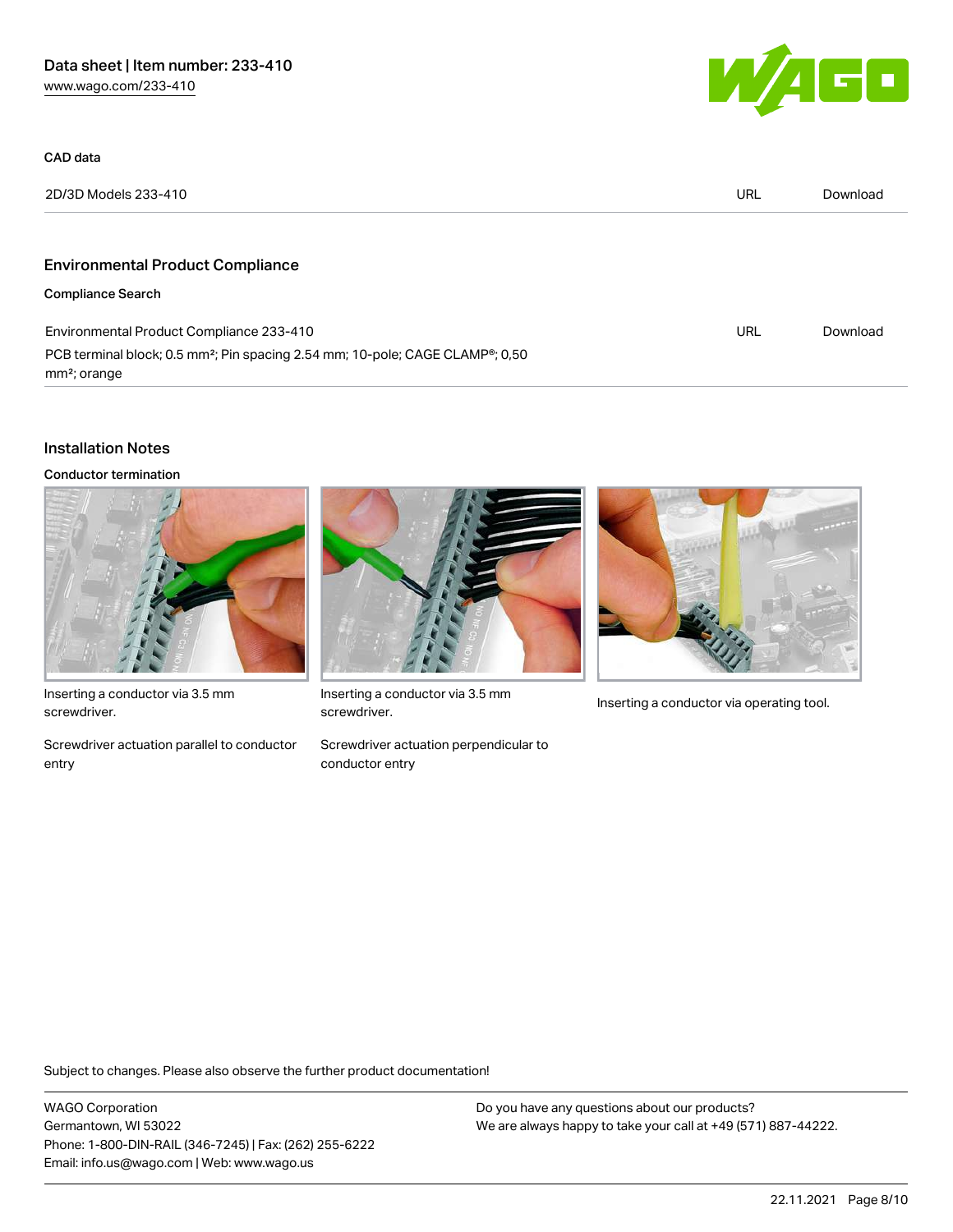# Data sheet | Item number: 233-410

[www.wago.com/233-410](http://www.wago.com/233-410)





Compared to standard screwdrivers, these operating tools are far more convenient for wiring PCB terminal strips at factory.

Installation



PCB Terminal Strips placed behind each other save space – staggering them by half the pin spacing simplifies subsequent wiring of the first row.

Installation

Subject to changes. Please also observe the further product documentation!

WAGO Corporation Germantown, WI 53022 Phone: 1-800-DIN-RAIL (346-7245) | Fax: (262) 255-6222 Email: info.us@wago.com | Web: www.wago.us